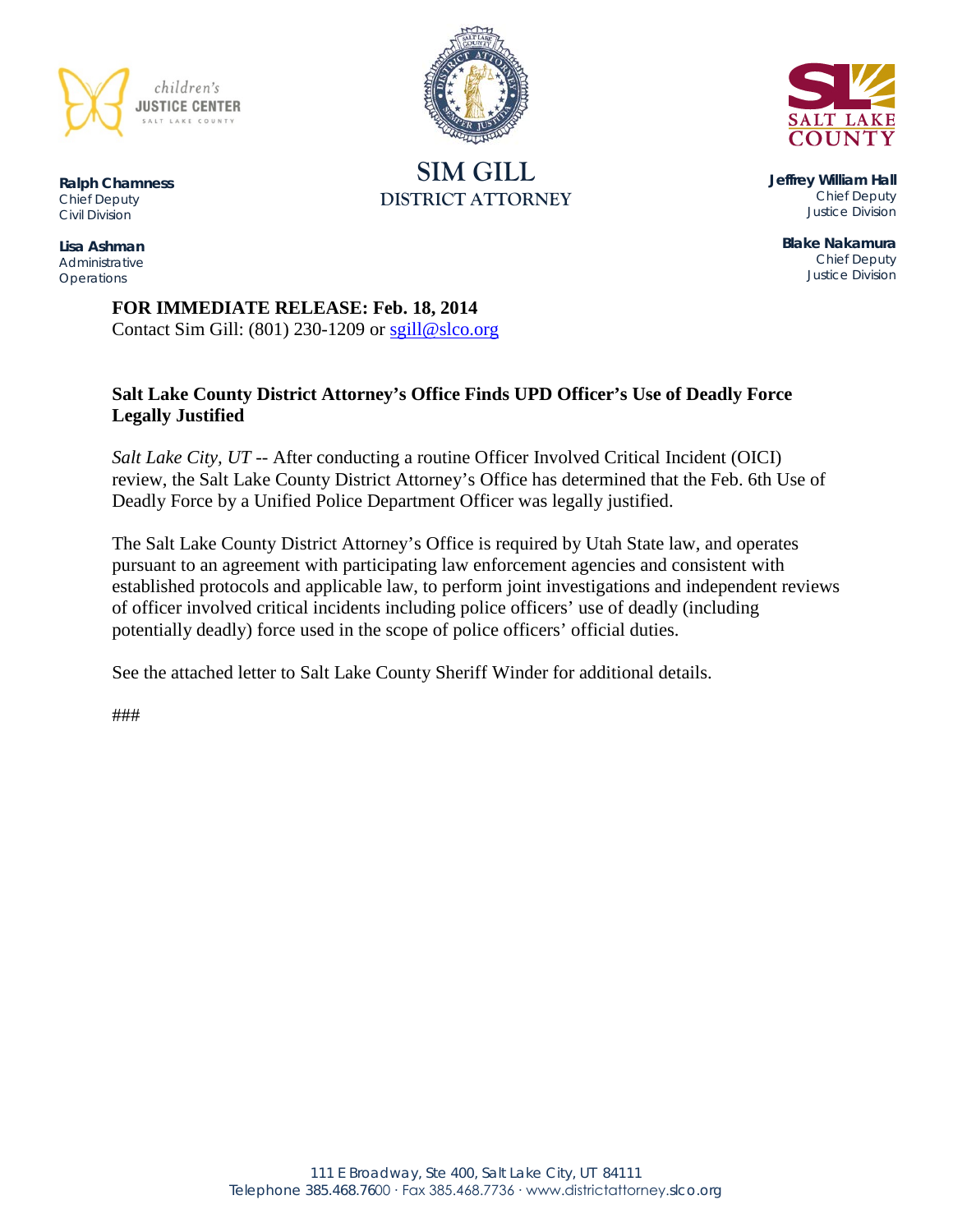

**Ralph Chamness**  *Chief Deputy Civil Division*

**Lisa Ashman** *Administrative Operations*

> Sheriff James M. Winder Unified Police Department 3365 South, 900 West Salt Lake City, UT 84119

*via hand delivery*

February 14, 2014

Our Case No.: 2014-327 UPD Case No.: 2014-18094

RE: *Investigation of UPD Officer Olzack's Use of Deadly Force* Incident Date: February 6, 2014 Incident Location: Approx. 3485 South, Oquirrhlane, Magna Utah

Dear Sheriff Winder:

As you know, the Office of the Salt Lake County District Attorney's Office, Sim Gill, Salt Lake County District Attorney, ("DA's Office") is required by Utah State law, and operates pursuant to an agreement with participating law enforcement agencies and consistent with established protocols and applicable law, to perform joint investigations and independent reviews of officer involved critical incidents ("OICI") including police officers' use of deadly (including potentially deadly) force used in the scope of police officers' official duties.

After working in conjunction with the Unified Police Department ("UPD") the DA's Office has completed its review of the investigation concerning UPD Officer Dustin Olzack's use of deadly force against Michael Jerome Joseph. The purpose of the review was to determine whether the force employed was lawful and justified under Utah law. As set forth more fully herein, we have concluded that Officer Olzack's use of deadly force was justified under Utah law.

The opinions and conclusions set forth in this letter are based upon facts obtained from the investigation as set forth in investigation materials presented to the DA's Office. Should additional or different facts subsequently come to light, the opinions and conclusions contained herein may be materially different.





**Jeffrey William Hall** *Chief Deputy Justice Division*

> **Blake Nakamura** *Chief Deputy Justice Division*

**SIM GILL DISTRICT ATTORNEY**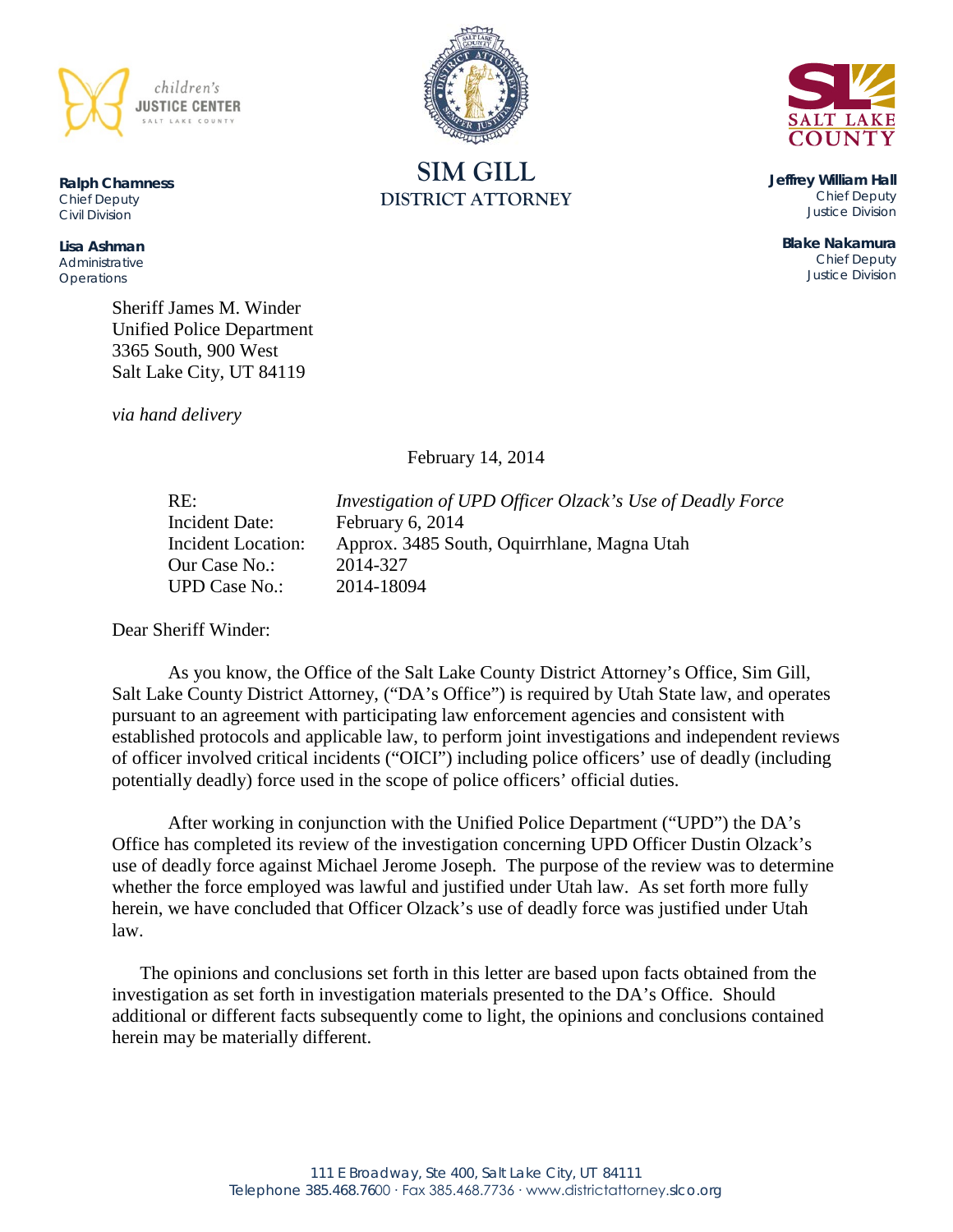#### **FACTS**

On February 6, 2014, Wells Fargo Bank employees at 8295 West, 3500 South, Magna, Utah, called police and reported a male in the bank trying to pass a bad check. Three UPD marked police vehicles arrived at the bank. UPD Officers Dustin Olzack, Chris Christensen, and James Russell got out of their patrol cars and walked to the bank. Officers Olzack and Russell approached the front of the bank and met Michael Jerome Joseph, the male suspect, as he was leaving the bank. Joseph said to the officers: "they called you on me."

Officers Olzack and Russell attempted to handcuff Joseph, but he pulled away and fled on foot. Joseph ran east on 3500 South and then north onto Oquirrhlane. Officers Olzack and Russell pursued Joseph on foot; Officer Christensen pursued Joseph in his police vehicle. As the Joseph rounded the corner north onto Oquirrhlane, Officer Russell, who was running behind Officer Olzack, saw a gun in Joseph's right hand. Officer Russell advised over the radio that the suspect had a gun.

During the investigation, Officer Olzack discussed the events leading up to the shooting. Officer Olzack said that he was chasing Joseph east bound on 3500 South. Officer Olzack said he could see Joseph pulling and tugging at something in his front pants waistband; Officer Olzack said Joseph was trying to remove something from his pants. Officer Olzack ordered Joseph to show his hands. Joseph produced a gun from his waistband, looked back at Officer Olzack and pointed the weapon at the officer. Officer Olzack said the weapon looked like a MAC-10 machine pistol. When Joseph pulled the weapon out, Officer Olzack yelled "gun, gun" and broadcast on his radio that the suspect had a weapon.

Officer Olzack and suspect Joseph began to pull away from Officer Russell as they ran north on Oquirrhlane. As Joseph turned west onto 3485 South, Officers Russell and Olzack subsequently stated that they both heard a gunshot from Joseph's direction. Officer Russell said he could not see Joseph at the time he heard the gunshot but could clearly see Officer Olzack. Officer Russell said that Officer Olzack was not the one who shot. Officer Russell stated he saw Officer Olzack raise his weapon and fire in the direction of the suspect. Officer Russell stated that as he caught up to Officer Olzack, he could see Joseph west of their location and Joseph fell to the ground.

Officers Olzack, Russell and Christensen approached Joseph and took him into custody. The officers located a gun in close proximity to Joseph. While he was being arrested, Joseph uttered something to the effect that he should have shot himself.

Investigators processed the shooting scene; they found 3 spent shell casings from Joseph's gun on 3485 South and 2 spent shell casings from Officer Olzacks' handgun were located in the intersection of Oquirrhlane and 3485 South. The investigation revealed that no officers nor the suspect were injured by gunfire; however, there was a bullet hole in Joseph's coat. That bullet apparently missed the suspect. Bullet trajectory data produced in the investigation indicated that at least one of Joseph's shots traveled in Officer Olzacks' direction.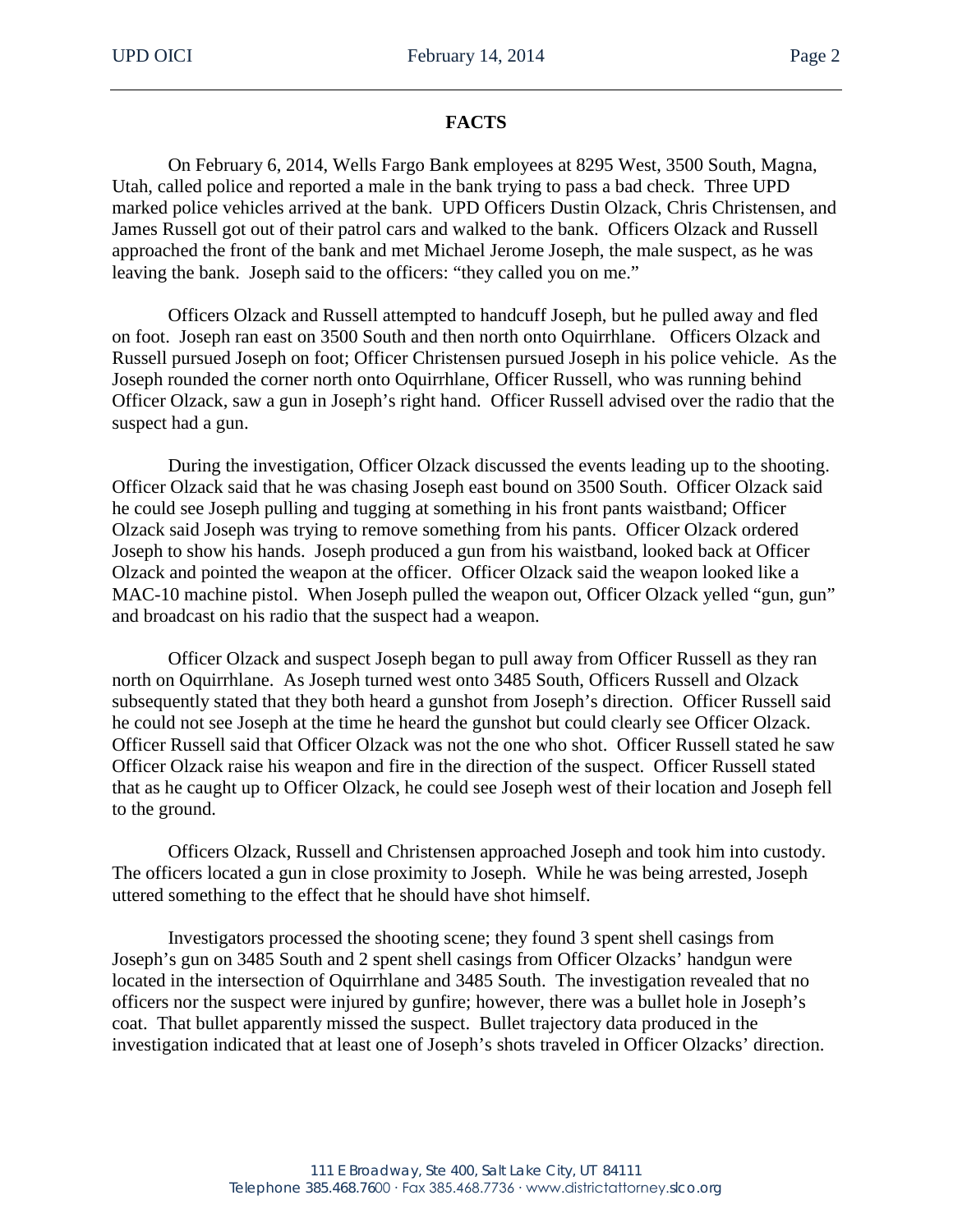# **DISCUSSION**

## *1. Use of Deadly Force: Utah State Law*

Individuals (including but not limited to peace officers) are justified in using deadly force to defend themselves under circumstances outlined by law.

Anyone's use of deadly force is governed by, among other law, Utah Code Ann. 76-2- 402 which states that a "person is justified in threatening or using force against another when and to the extent that the person reasonably believes that force or a threat of force is necessary to defend the person or a third person against another person's imminent use of unlawful force." *Id.* This section also states: "A person is justified in using force intended or likely to cause death or serious bodily injury only if the person reasonably believes that force is necessary to prevent death or serious bodily injury to the person or a third person as a result of another person's imminent use of unlawful force, or to prevent the commission of a forcible felony<sup>[1](#page-3-0)</sup>." *Id.* 

In addition to the justifications set forth above regarding the use of deadly force, peace officers are justified in using deadly force when:

> "effecting an arrest or preventing an escape from custody following an arrest, where the officer reasonably believes that deadly force is necessary to prevent the arrest from being defeated by escape; and the officer has probable cause to believe that the suspect has committed a felony offense involving the infliction or threatened infliction of death or serious bodily injury; or the officer has probable cause to believe the suspect poses a threat of death or serious bodily injury to the officer or to others if apprehension is delayed; or the officer reasonably believes that the use of deadly force is necessary to prevent death or serious bodily injury to the officer or another person." U.C.A. 76-2-404.

In essence, the analysis for the use of deadly force to prevent death or serious bodily injury (whether to individuals or peace officers) turns on similar elements: *individuals*: "A person is justified in using force intended or likely to cause death or serious bodily injury only if the person reasonably believes that force is necessary to prevent death or serious bodily injury to the person or a third person as a result of another person's imminent use of unlawful force" U.C.A. 76-2-402(1)(a),(b); *peace officers*: "the officer reasonably believes that the use of deadly force is necessary to prevent death or serious bodily injury to the officer or another person," or to effect an arrest under circumstances set forth in law. See, U.C.A. 76-2-404. The justification for the use of deadly force by a peace officer requires that the officer "reasonably believe" that the use of deadly force is "necessary to prevent" the threat of "death or serious bodily injury."

<span id="page-3-0"></span><sup>&</sup>lt;sup>1</sup> Utah Code 76-2-402(4)(a): "For purposes of this section, a forcible felony includes aggravated assault, mayhem, aggravated murder, murder, manslaughter, kidnapping, and aggravated kidnapping, rape, forcible sodomy, rape of a child, object rape, object rape of a child, sexual abuse of a child, aggravated sexual abuse of a child, and aggravated sexual assault as defined in Title 76, Chapter 5, Offenses Against the Person, and arson, robbery, and burglary as defined in Title 76, Chapter 6, Offenses Against Property."